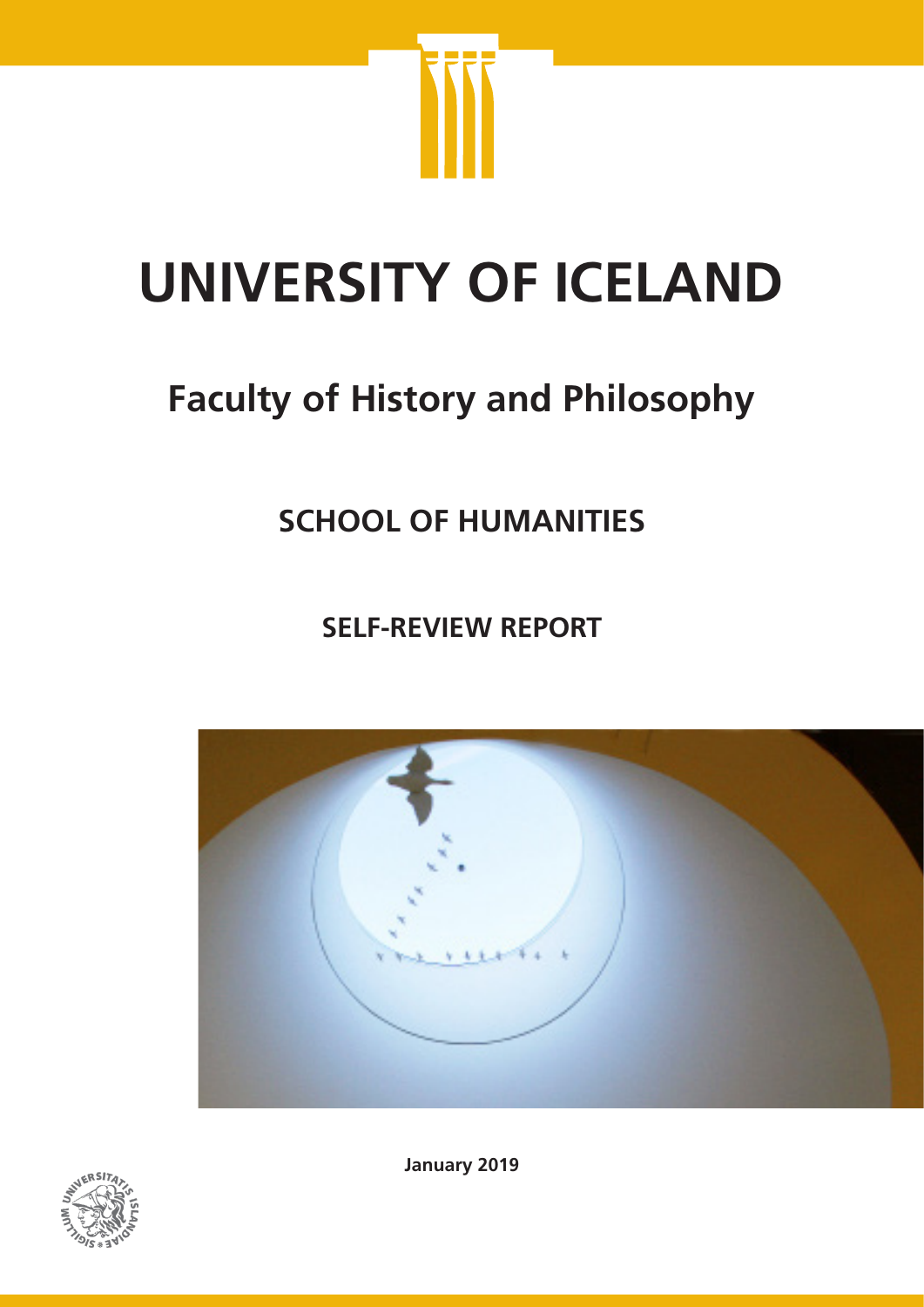

## UNIVERSITY OF ICELAND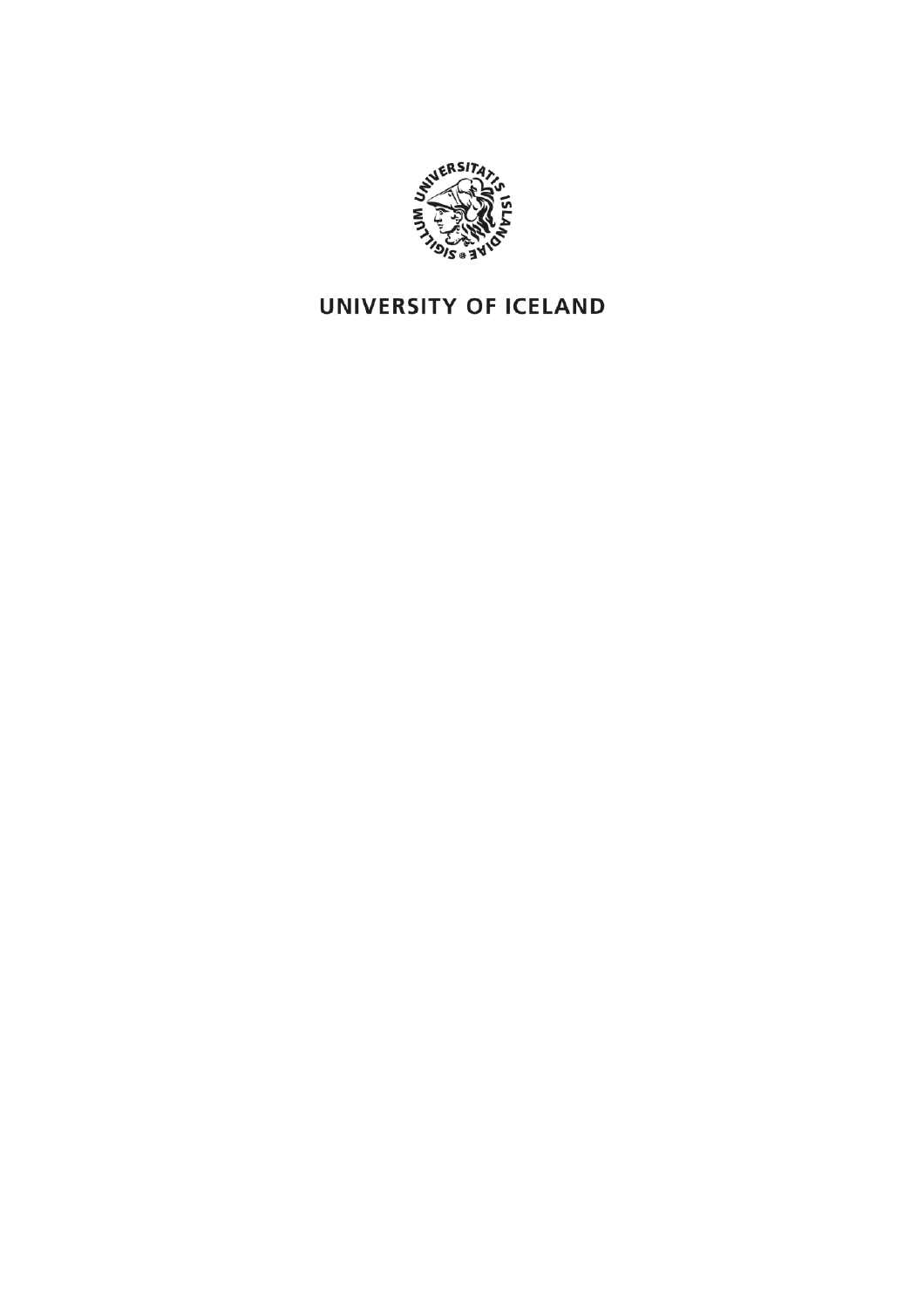#### **Introduction**

This report is an abstract of the Self-Review Report of the Faculty of History and Philosophy at the School of Humanities, University of Iceland and is intended for public disclosure at the University's website.

In accordance with the Icelandic Quality Enhancement Framework at the University level in Iceland and the University of Iceland's Guidelines for the organization, schedule and process of institution-led review of faculties and interdisciplinary programs, the Faculty of History and Philosophy (the Faculty), School of Humanities (the School), University of Iceland (the University), carried out self-evaluation during the Autumn semester of 2018. The results are presented in this report. A self-evaluation committee was established in August 2018.

The committee members were:

- 1. Steinunn Kristjánsdóttir, professor, Head of Faculty
- 2. Sverrir Jakobsson, professor, Deputy Head of Faculty
- 3. Björn Þorsteinsson, professor, Chair of the Department of Philosophy
- 4. Gavin Lucas, professor, Chair of the Department of Archaeology
- 5. Viðar Pálsson, Associate Professor, Chair of the Department of History
- 6. María Gestsdóttir, Project Manager in the Faculty of History and Philosophy
- 7. Sigrún Hannesdóttir, representative of undergraduate students
- 8. Katrín Pálmadóttir Þorgerðardóttir, representative of graduate students
- 9. Ágústa Kristófersdóttir, director of Hafnarborg, The Hafnarfjörður Centre of Culture and Fine Art.

The Committee's meeting with the Quality Committee of UI on 31 August marked the beginning of the self-review process. The committee divided the work and completed a time schedule for the review. The Head of the Faculty and the student representatives met with the Social Science Research Institute in September to discuss the student focus groups and several members of the committee met with The Centre for Teaching and Learning (*Kennslumiðstöð*) on two occasions in September to discuss learning outcomes. The Social Science Research Institute provided the committee with surveys and arranged focus groups with the assistance of the student representatives on the committee.

Two international external experts visited the Faculty and consulted with the committee as well as with other members of staff and students in in the beginning of November submitted a report with their assessment of the Faculty after their visit:

- 1. Barbara Lundquist-Plewa (Lund University)
- 2. Gerardine Meaney (University College Dublin)

The Self-Review Report is divided into three main chapters. The first chapter describes the main conclusions of the Faculty's previous self-review and its lessons, the actions taken since, progress made, and difficulties encountered. This chapter also describes the characteristics of the Faculty and identifies problems and suggests actions and solutions. Its main conclusions reflect the Faculty's longterm underfunding and staff shortage, but also emphasizes the Faculty's impressive research output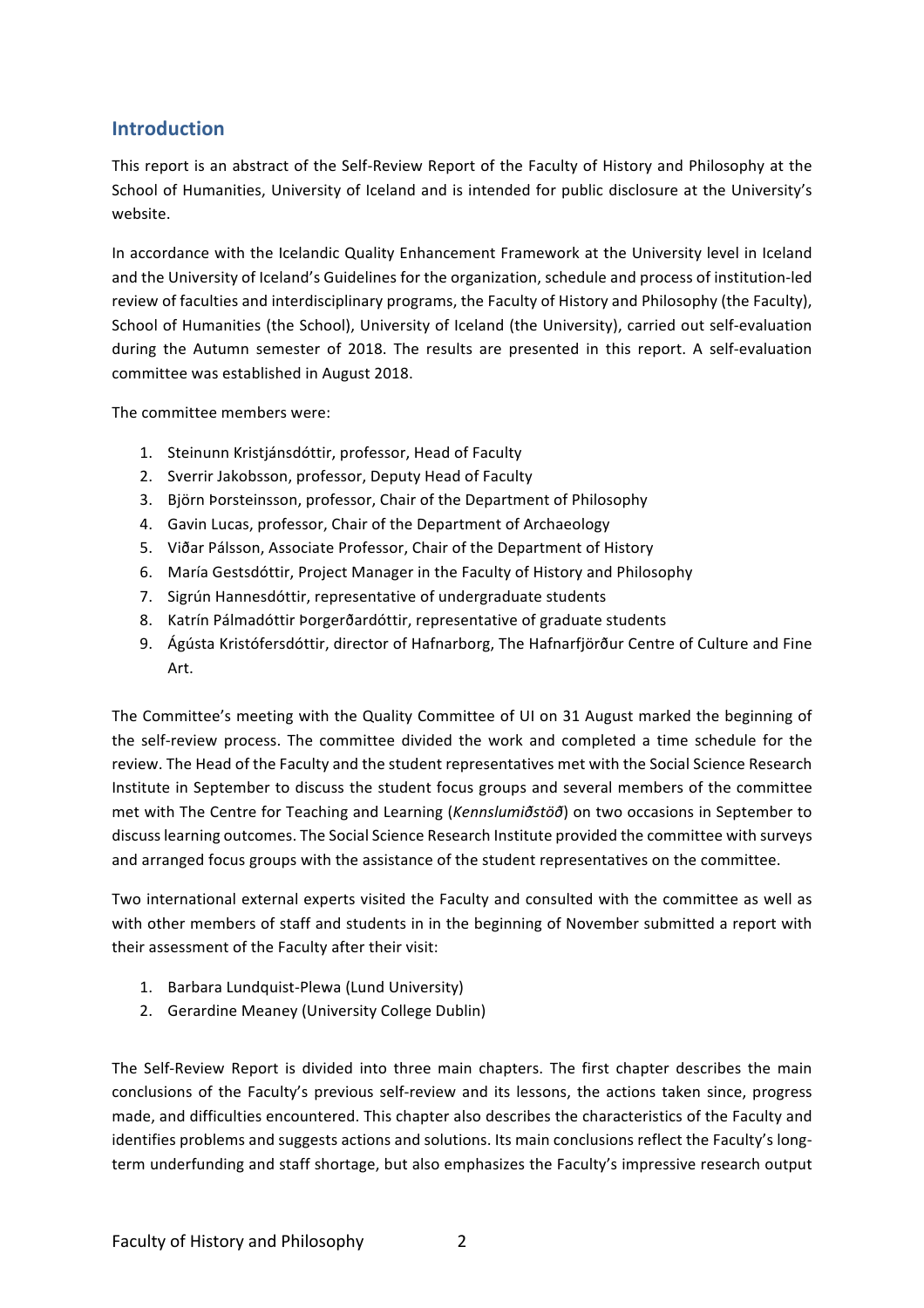and overall student satisfaction which has been among the highest at the University for a number of years. We have identified the gender ratio in the Faculty as one of the main subjects of concern and we plan to take steps to address the matter.

Chapter 2 is the main part of the review, where all study programmes are evaluated by the staff and students. Strengths and weaknesses are identified, and solutions and actions suggested for most programmes. The main quality enhancements which were addressed by staff when working on the report were a) revision of learning outcomes for individual programmes and courses and b) formalizing consultation with students in line with HÍ21. Other improvements and enhancements are based on the particular characteristics and student survey outcomes for individual programmes.

The third chapter is a summary of the main conclusions for the Faculty as a whole and is the main component of the current report.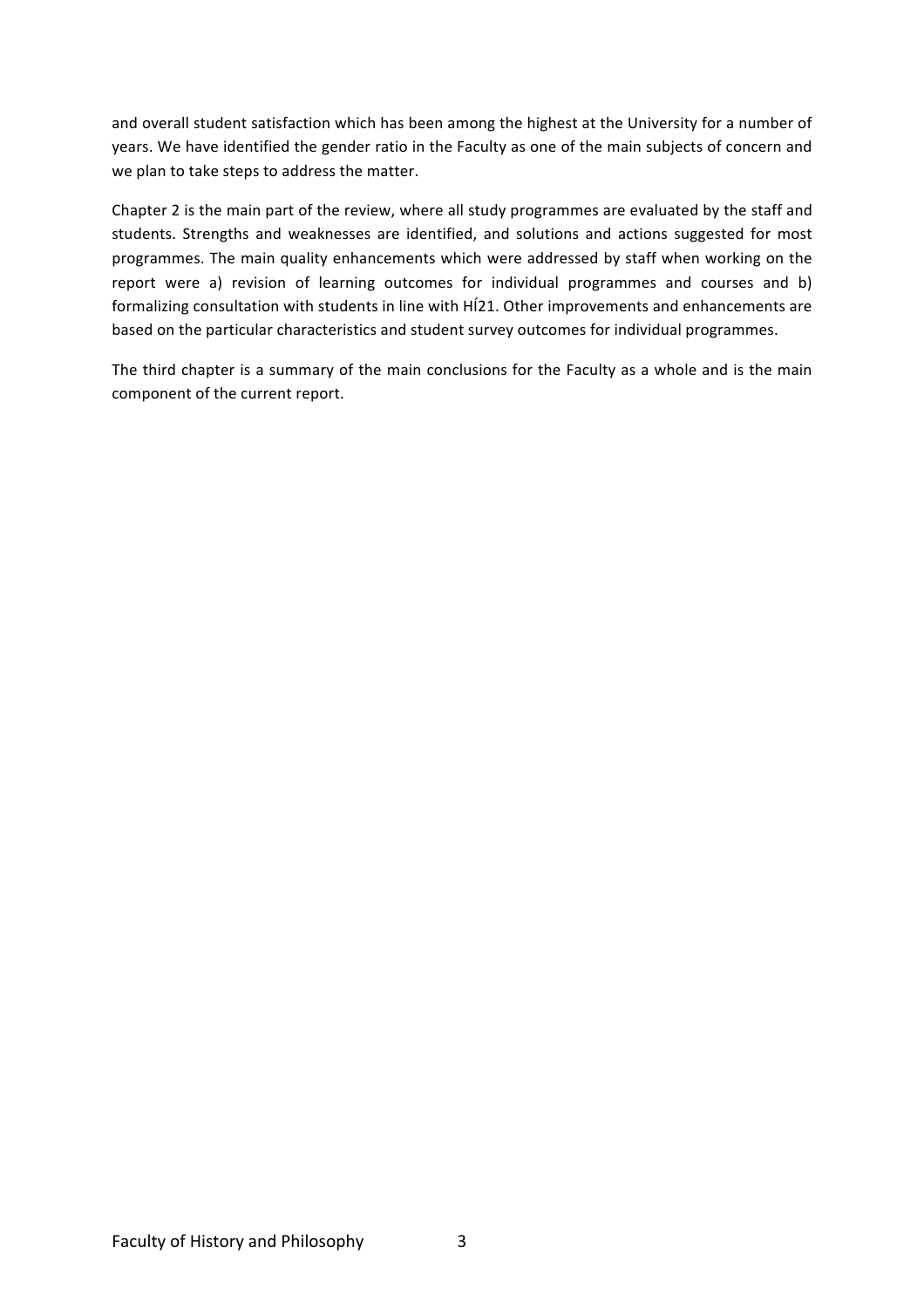#### **Summary and Main Conclusions for the Faculty**

#### Lessons Learned from OEF1

The main results from the QEF1 were the following:

Firstly, the time taken by MA students to finish their degree is too long, if they finish at all. To meet this problem, the Faculty wanted to offer a clearly structured programme, but also an environment of which the MA students were an integral part. Supervisors needed to be more involved in their students' projects. The same applied to PhD students, who felt rather left to their own devices. The intention was to meet this lack by offering preferably school-based (but otherwise faculty-based) seminars and workshops in collaboration with visiting faculty and the Graduate School of the University of Iceland. In addition, in the fall term of 2014 the intention was to initiate discussions within the School of Humanities about possible structural changes of MA programmes.

Secondly, students at all levels voiced the concern that there are certain practical skills that were not attended to. The intention was thus to offer either a faculty- or department-based course that directly addressed these issues, or to integrate them into already existing courses.

Thirdly, the introduction of graduate research studies in general and, in particular the doctoral studies, have called for a more reflective approach to the research profile of the faculty, which in turn should affect (and indeed has affected) the faculty's recruitment policy.

Fourthly and finally, the Faculty aimed at securing the services of more tenured staff, a prerequisite for achieving the desired breadth and momentum in research and teaching and a desirable way to improve the teacher-student ratio. Obviously, this depended on the Faculty's financial situation.

In response to the action plan QEF1 we've made the following improvements:

Firstly, a tutorial system on the MA level has been introduced in all departments.

Secondly, focus on the MA thesis has been increased with more credits being dedicated to preparatory work for the thesis in the departments of Archaeology and Philosophy.

Thirdly and finally, the BA thesis has been made optional in the departments of Archaeology and Philosophy.

Other improvements were relatively minor or not implemented.

#### Faculty Characteristics

The Faculty of History and Philosophy (FHP) is one of four faculties within the School of Humanities. The faculty offers BA, MA and PhD programmes in Archaeology, Philosophy and History, an MA and PhD programme in Applied Ethics, postgraduate diplomas in in Critical Thinking and Ethics, Web Communication and Applied Studies in Culture and Communication as well as an MA programme in ASCC (Table 1).

Faculty members are 21, 15 men and 6 women; this represents 19.28 FTE units (Table 2). Of these, 3 are adjunct lecturers, 4 assistant professors, 1 associate professor and 13 professors, 11 of whom are men and 2 women. In the past 5 years 10 of the tenured staff in the Faculty have retired, left their position or passed away and 4 have been hired. (Table 2). In the academic year of 2017–2018 sessional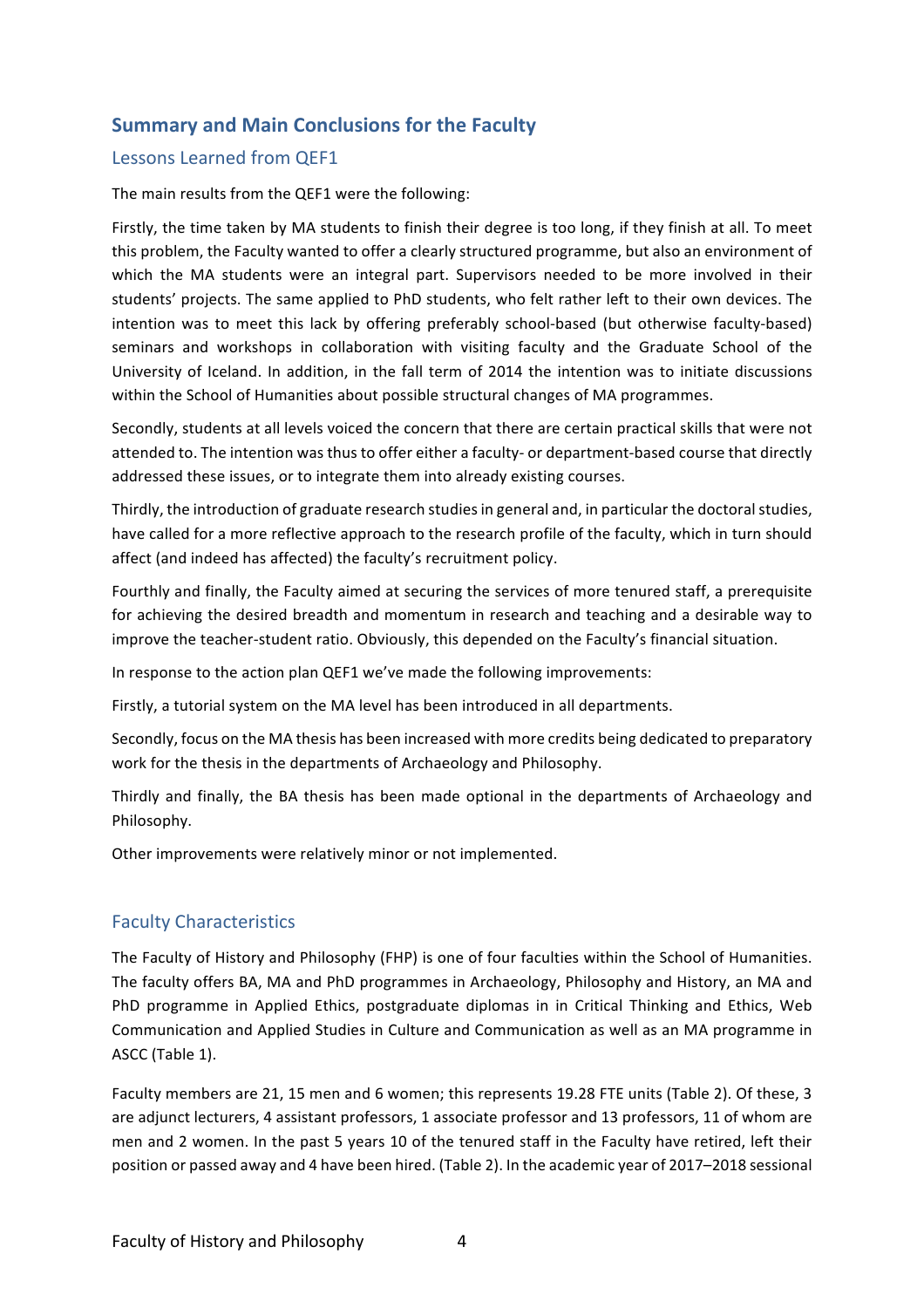teachers were responsible for around 35% of the hours taught in the Faculty. In February 2018 there were 473 students registered in the Faculty.

#### Teaching and Learning

The Faculty has several study programmes, different in size and scope (Table 3). The largest ones, History, Philosophy and Archaeology, offer degrees at all levels (BA, MA, PhD) and have the highest numbers of students, while some smaller ones offer only one degree and have a limited number of students. The number of study programmes reflects the various capacities and duties of the Faculty. The main growth area in recent years in terms of numbers of students is in Applied Studies in Culture and Communication and Web Communication. It is cause for concern that Applied Archaeology and History of Science and Ideas have not received the same traction with students.

The external reviewers were highly impressed by the effectiveness of the teaching in the Faculty. Nevertheless, they expressed – as underlined before – concerns over the age and gender profiles of the tenured teaching staff as well as among students in all departments of the Faculty. This matter requires a systematic reviewing by the Faculty leadership but may at first instance be aided by using the UI's equality checklist for the teachers.

Other concerns are  $-$  as before  $-$  the overly long time it takes graduate students to complete their studies and the insufficient teaching facilities of the Faculty, especially in the Department of Archaeology. Insufficient facilities are difficult to tackle without extra funding, but a starting point could be to estimate the needs of teaching facilities in the different departments in the Faculty and estimate the costs of improvements  $-$  if needed. What regards the problem of how long it takes the graduate students to finish their degree, a tutorial system on the MA level has already been introduced in all departments as mentioned above. It remains, however, to be seen if it helps but in addition to the tutorial system implemented, annual orientation meetings with the graduate students in the Faculty will be set up to provide them with information about the assistance and support available to them.

Still, students in the focus group were generally satisfied with both the teaching and learning in the Faculty and did not raise any major issues in this regard. One point raised, though, was that the teaching methods could be more varied. The aim is, therefore, to improve the methods in consultancy with the staff at the Centre of Teaching and Learning. Students also have representatives on all boards in the Faculty and are thus regularly informed about matters and strategies regarding teaching at all levels. Nevertheless, the external reviewers encouraged the improvement of general online information for students and support for their recruitment, internationalization and interdisciplinarity. Work with improving the online information is ongoing but the other matters will consequently be dealt with through the planned annual orientation meetings.

The small number of students in many of the courses is a matter of concern. The whole Faculty must also systematically seek to increase the number of MA students, in particular, at the same time as the MA programme will be improved and made even more consistent. On the other hand, the small number of students has the advantage of students receiving considerable individual attention from staff. Indeed, the external reviewers and focus groups observed students to have an excellent relationship with staff. There is though, according to the student focus group, a slight problem with the lack of variety of courses – especially the limited range of electives. Steps have been taken to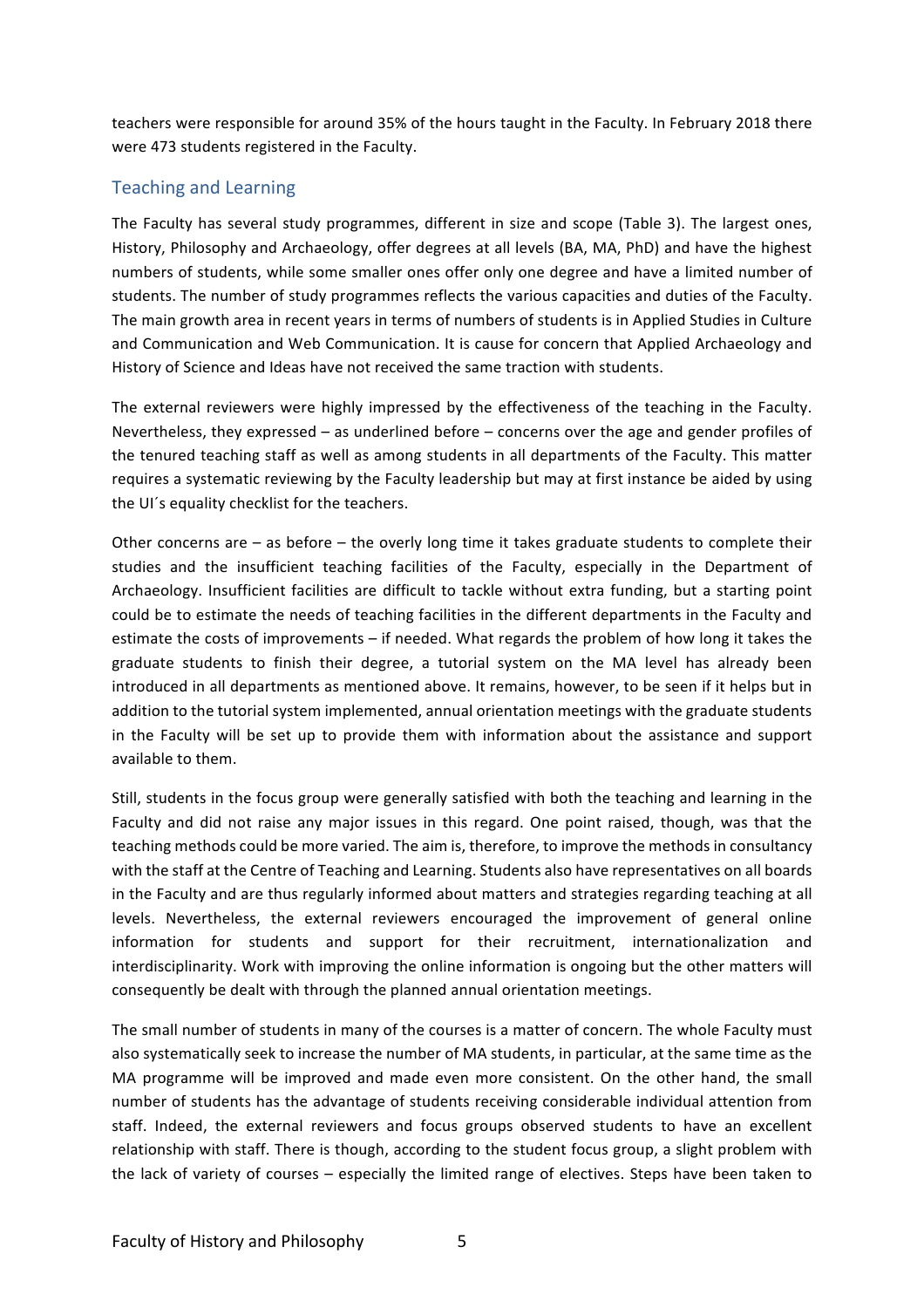address this, for example through offering more interdisciplinary courses and use of Erasmus+. The use of the M course format, allowing third year BA students to take such courses, increases the selection of courses on offer but comes at the cost of dedicated MA courses. Nevertheless, the external reviewers found that the range of courses provided in the Faculty and their structures are generally in line with international standards.

A revision of learning outcomes of all courses taught in the Faculty started in autumn 2018 and is supposed to be finished during spring term 2019, but this work has been done with the assistance from the staff at the Centre for Teaching and Learning. Each department is responsible for their own study programmes which vary in accordance with their departmental aims and scope. The Faculty offers though one common course, Theories in Humanities, for students in all its departments. Furthermore, the assessments and grades are based on shared Faculty guidelines. The teachers define explicit criteria for the assessment of individual assignments and exams, while following the general guidelines on grading provided by the Faculty. A departmental grading template is also used for the assessment of final theses.

#### Management of Research

The Faculty itself does not have a separate strategy from the School of Humanities. The teaching and research strategy are the University's five-year strategy; Hi21 and the School of Humanities strategy agreed in 2016. Chair of Faculty is responsible for implementing the strategy and reports regularly both to the School Board and the University's Steering Group for implementing HÍ21, and attends annual anchor meetings organised by the Steering Group to follow up the status for the implementation.

The external reviewers underlined the high research impact of the Faculty (see Table 4). They also pointed out the important role that the whole Faculty plays in the research community and cultural life of Iceland in general, besides having a strong sense of social responsibility, both locally and internationally. The Faculty's key strengths  $-$  according to the external reviewers  $-$  are the highly dedicated and enthusiastic teachers doing research at an advanced level, with high rates of success in applying for research funding. The satisfaction among the students in this regard was also pointed out and evidenced in their surveys. However, a successful structure and outcome must constantly be maintained. External support for the important research conducted in the Faculty could be made even stronger than it is at the present state and an important task in this context is lobbying for the acknowledgement of our strengths in research and social impact internationally and locally.

Furthermore, although all the departments in the Faculty have clear plans and very well worked out ambitions for research development in their subject areas, these plans could be more formally articulated. However, most of the elements are in place according to the external reviewers. The primary goals for continuing the excellence in publication and in international and interdisciplinary collaboration demand sustained – or even increased – funding for research projects. Additionally, the targeted areas identified for enhancement do not only regard the infrastructure and further aid for the tenured teachers but even for related doctoral and post-doctoral research. The lack of funding delays considerably, as highlighted before, the completion of doctoral studies. Extended doctoral grants would thus be desirable, as would be grants for the post-doctoral research projects, although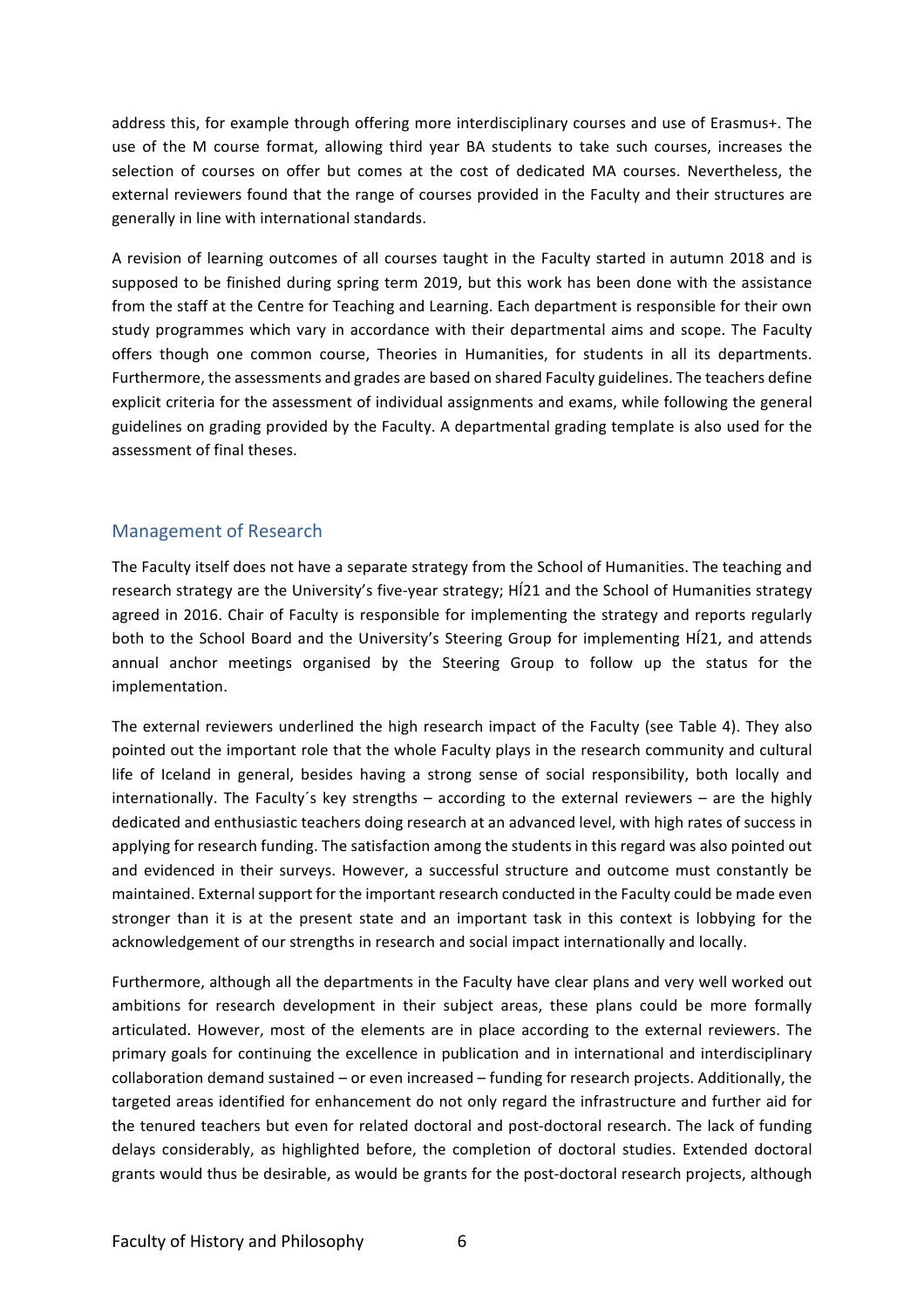such funding resources have improved considerably in recent years  $-$  as has though the number of doctoral students.

#### Follow-up Processes

The implementation of the Action Plan (Appendix 2) will be a standing item on meetings of the Faculty Board and similarly Faculty Chair will report on the progress regularly to the School Board.

The Faculty Chair reports formally to the School Dean on the status of the implementation and plans for the next year together with other relevant QA matters, no later than 1 December 2018 and this will be followed up in the School Board. The School Dean will subsequently make use of this report in a status report for all Faculties in the School, which will be submitted to the Quality Committee no later than 15 January 2019. The Quality Committee writes a short report to the Rector no later than 1 February 2019, which will subsequently be discussed in a meeting between the Chair of the Quality Committee, the Director of Quality Management and Rector, Vice-Rectors. Deans of Schools and the Managing Director of the Central Administration.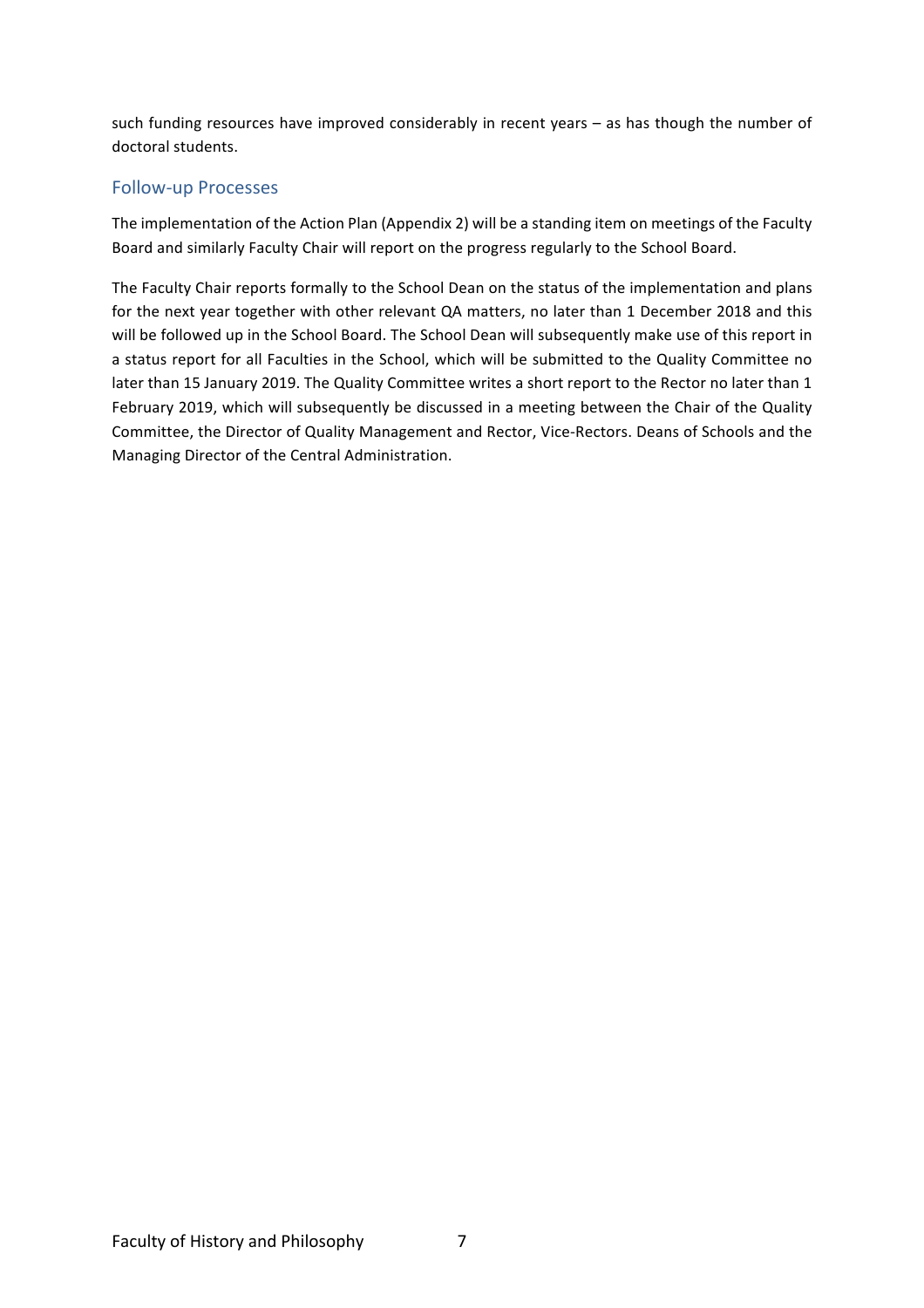#### **Appendix 1. Key Figures.**

#### Table 1. Overview of present Study Programmes within the Faculty

| <b>Name of Study Programme</b>                         | $\mathsf{Cycle}^1$ | <b>Degree</b> | <b>Credits (ECTS)</b> |
|--------------------------------------------------------|--------------------|---------------|-----------------------|
| <b>Department of Archaeology</b>                       |                    |               |                       |
| FOR241/261 Archaeology                                 | 1.2                | BA            | 120/180               |
| <b>FOR311 Practical Archaeology</b>                    | 2.1                | Postgrad.Dip. | 30                    |
| <b>FOR431 Practical Archaeology</b>                    | 2.2                | MA            | 90                    |
| FOR441 Archaeology                                     | 2.2                | <b>MA</b>     | 120                   |
| FOR571 Archaeology                                     | 3                  | PhD           | 180                   |
|                                                        |                    |               |                       |
| <b>Department of History</b>                           |                    |               |                       |
| SAG241/261 History                                     | 1.2                | BA            | 120/180               |
| SAG222 Archival Studies                                | 1.1                | Minor         | 60                    |
| SAG441 History                                         | 2.2                | MA            | 120                   |
| SAG442 History Teaching                                | 2.2                | MA            | 120                   |
| HMM321 Web Communication                               | 2.1                | Postgrad.Dip. | 60                    |
| HMM311 Applied Studies in Culture<br>and Communication | 2.1                | Postgrad.Dip. | 30                    |
| HMM431 Applied Studies in Culture<br>and Communication | 2.2                | MA            | 90                    |
| SAG572 History                                         | 3                  | PhD           | 180                   |
|                                                        |                    |               |                       |
| <b>Department of Philosophy</b>                        |                    |               |                       |
| HSP241/261 Philosophy                                  | 1.2                | BA            | 120/180               |
| HSP441 Philosophy                                      | 2.2                | MA            | 120                   |
| HSP331 Philosophy Teaching                             | 2.2                | МA            | 120                   |
| SIĐ311 Critical Thinking and Ethics                    | 2.1                | Postgrad.Dip. | 30                    |
| SIĐ431 Applied Ethics                                  | 2.2                | MA            | 90                    |
| HSP571 Philosophy                                      | 3                  | PhD           | 180                   |
| SIĐ561 Applied Ethics                                  | 3                  | PhD           | 180                   |
|                                                        |                    |               |                       |
| <b>Interdisciplinary programmes</b>                    |                    |               |                       |
| MIĐ441 Medieval Studies                                | 2.2                | МA            | 120                   |
| SAG443 History of Ideas and Science                    | 2.2                | МA            | 120                   |
| <b>KLA221 Classical Studies</b>                        | 1.1                | Minor         | 60                    |

 $1$  See National Qualification Framework for Higher Education No. 530/2011.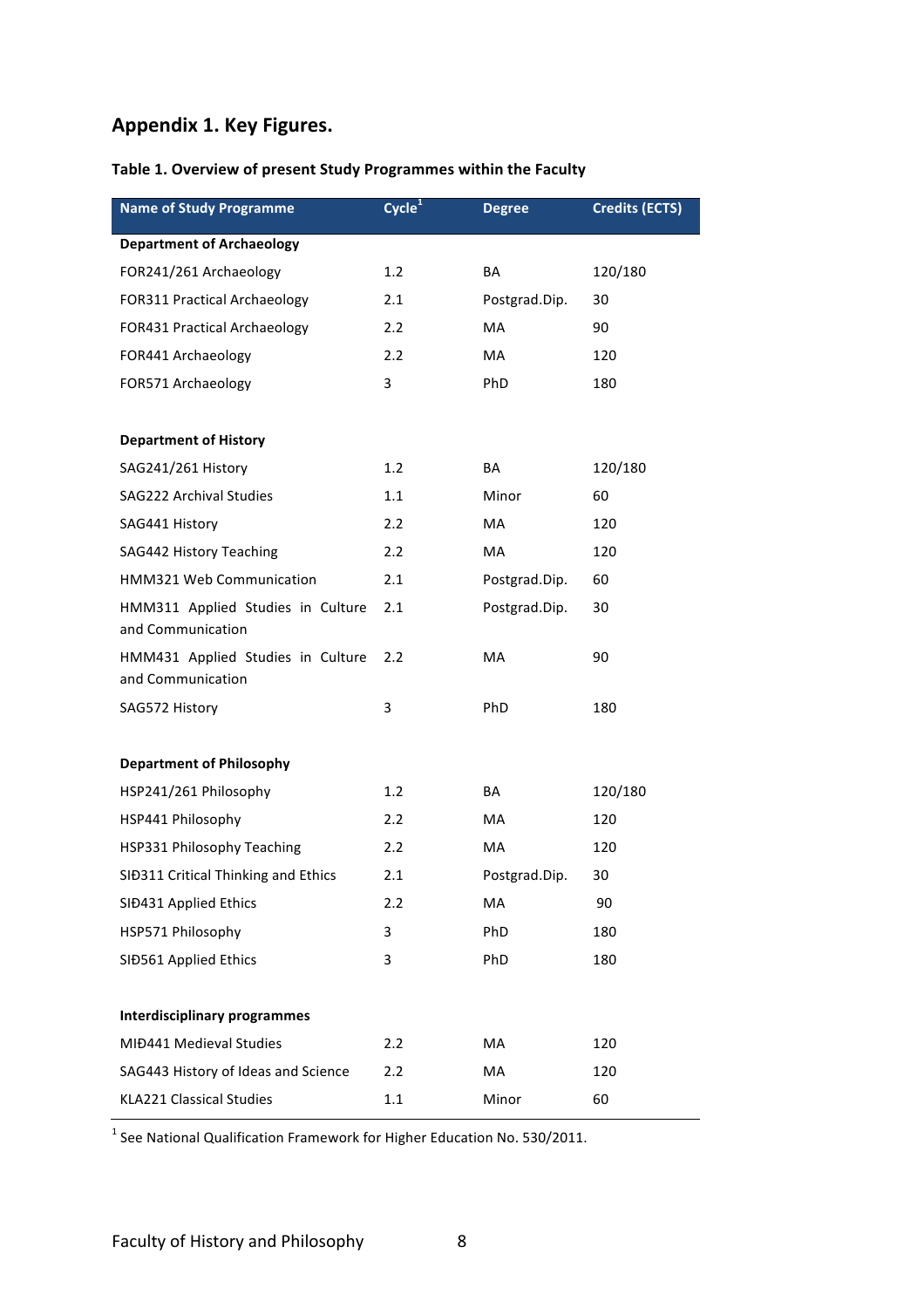| Table 2. Faculty members and sessional teachers, number (No.) and full time-equivalent (FTE) as of |  |
|----------------------------------------------------------------------------------------------------|--|
| 1 June 2018                                                                                        |  |

|                             | <b>Male</b>    |       | Female         |            | Total |       |
|-----------------------------|----------------|-------|----------------|------------|-------|-------|
|                             | No.            | FTE:  | No.            | <b>FTE</b> | No.   | FTE.  |
| Professors                  | 11             | 11.00 | $\overline{2}$ | 1.80       | 13    | 12.80 |
| Associate Professors        | $\Omega$       | 0.00  | 1              | 1.00       | 1     | 1.00  |
| <b>Assistant Professors</b> | $\mathfrak{p}$ | 2.00  | 2              | 1.50       | 4     | 3.50  |
| <b>Adjunct Lectures</b>     | $\overline{2}$ | 1.49  | 1              | 0.49       | 3     | 1.98  |
| Total                       | 15             | 14.49 | 6              | 4.79       | 21    | 19.28 |
| Sessional teachers          | 22             | 1.99  | 23             | 2.36       | 45    | 4.35  |

Table 3. Total number of registered students 15 October (all study years), of which full time (>22.5 ECTS completed) and part time (1-22 ECTS completed), number of entrants, retention rate (%) for first year, number of graduates and completion rate (%) (4-year mean).

| Programme                        | No. of students |               | of<br>No.<br>entrants <sup>3</sup> | Retention<br>rate        | of<br>No.<br>graduates   | Completion<br>rate <sup>4</sup> |                          |
|----------------------------------|-----------------|---------------|------------------------------------|--------------------------|--------------------------|---------------------------------|--------------------------|
|                                  | Total no.       | Full time $1$ | Part<br>time <sup>2</sup>          |                          |                          |                                 |                          |
| <b>Department of Archaeology</b> |                 |               |                                    |                          |                          |                                 |                          |
| FOR241/261                       | 26.8            | 21.0          | 5.0                                | 12.5                     | 34                       | 4.8                             | 84                       |
| FOR311                           | 0.8             | $\mathbf 0$   | 0.8                                | $\overline{\phantom{a}}$ | $\overline{\phantom{a}}$ | 0.3                             | $\overline{\phantom{a}}$ |
| FOR441                           | 8.0             | 3.5           | 1.3                                | 2.0                      | 42                       | 2.0                             | 75                       |
| <b>FOR571</b>                    | 6.8             | 2.5           | $\overline{\phantom{a}}$           | 0.5                      | $\overline{\phantom{a}}$ | 0.8                             | 0                        |
|                                  |                 |               |                                    |                          |                          |                                 |                          |
| <b>Department of History</b>     |                 |               |                                    |                          |                          |                                 |                          |
| SAG241/261                       | 144.0           | 64.0          | 59.0                               | 30.0                     | 58                       | 25.8                            | 54                       |
| SAG441                           | 30.0            | 7.5           | 8.3                                | 4.5                      | 88                       | 9.5                             | 35                       |
| <b>SAG442</b>                    | 4.3             | $1.0\,$       | 2.3                                | 1.5                      | $\overline{\phantom{a}}$ | 1.5                             | 75                       |
| <b>HMM321</b>                    | 12.8            | 4.2           | 6.3                                | 8.8                      | $\overline{\phantom{a}}$ | 2.3                             |                          |
| <b>HMM311</b>                    | 3.0             | 0.8           | 2.0                                | 1.5                      | 83                       | 2.5                             | 59                       |
| HMM431                           | 38.0            | 16.0          | 12.0                               | 12                       | 65                       | 16.5                            | 62                       |
| SAG571                           | 15.8            | 5.5           |                                    | 2.8                      |                          | 1.3                             | 38                       |
|                                  |                 |               |                                    |                          |                          |                                 |                          |
| <b>Department of Philosophy</b>  |                 |               |                                    |                          |                          |                                 |                          |
| HSP241/261                       | 119.0           | 54.0          | 45.0                               | 32.0                     | 41                       | 17.0                            | 55                       |
| <b>HSP441</b>                    | 13.5            | 5.5           | 6.3                                | 4.3                      | 71                       | 4.0                             | 49                       |
| <b>HSP331</b>                    | 4.0             | $1.0\,$       | 1.3                                | 1.0                      | $\overline{\phantom{a}}$ | 0.5                             |                          |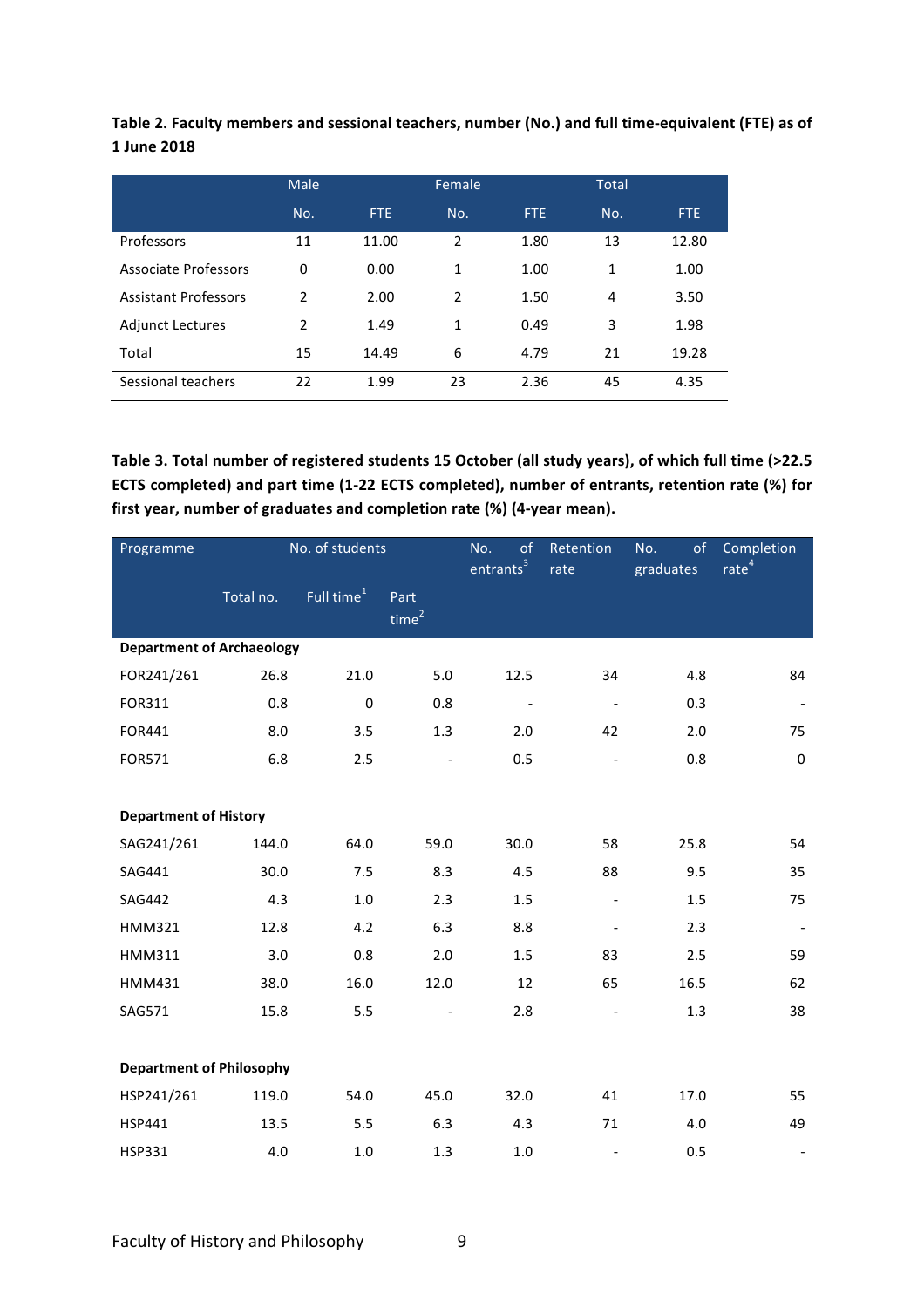| SIĐ311                              | 1.3  | 0.0 | 1.3                      | 0.5 | $\overline{\phantom{a}}$ | 1.3 | 50                       |
|-------------------------------------|------|-----|--------------------------|-----|--------------------------|-----|--------------------------|
| SID431                              | 9.5  | 2.0 | 4.0                      | 2.3 | 58                       | 2.0 | 58                       |
| <b>HSP571</b>                       | 11.0 | 4.8 | $\overline{\phantom{0}}$ | 1.3 | $\overline{\phantom{a}}$ | 1.0 | $\overline{\phantom{a}}$ |
|                                     |      |     |                          |     |                          |     |                          |
| <b>Interdisciplinary programmes</b> |      |     |                          |     |                          |     |                          |
| MIĐ441                              | 5.5  | 2.0 | 2.3                      | 2.3 | 75                       | 1.0 | 25                       |
|                                     |      |     |                          |     |                          |     |                          |

 $1$  > 22.5 ECTS completed. For PhD students > 1 ECTS completed.

 $2$  1-22 ECTS completed.

 $3$  For all programmes except PhD, no. of students completing at least one examination in first term.

 $4$  2-year rate for diploma, 4-year rate for BA/BS, 3-year rate for MA/MS, 5-year rate for PhD.

Table 4. Research output of Faculty members, based on the Evaluation System for the Public Universities in Iceland, expressed by mean research points (A) and research points from peerreviewed publications (B).

|            |                   | 2014 |                               | 2015    |           | 2016         |                  | 2017 |              | <b>Mean</b> |
|------------|-------------------|------|-------------------------------|---------|-----------|--------------|------------------|------|--------------|-------------|
|            | $A \qquad \qquad$ | B.   |                               | $A \tB$ | A         | <b>B</b> and | $\blacktriangle$ | B.   | $\mathsf{A}$ | B           |
| Faculty    | 41.7              |      | 21.5 47.9 26.9 54.3 37.1 42.8 |         |           |              |                  | 27.5 | 46.7         | 28.3        |
| School     | 35.9              | 19.7 | 38.7                          |         | 23.1 34.8 | 19.3 37.2    |                  | 23.5 | 36.7         | 21.4        |
| University | 32.8              | 21.4 | 32.0                          | 20.9    | 31.4      | 21.2         | 29.6             | 19.4 | 31.5         | 20.7        |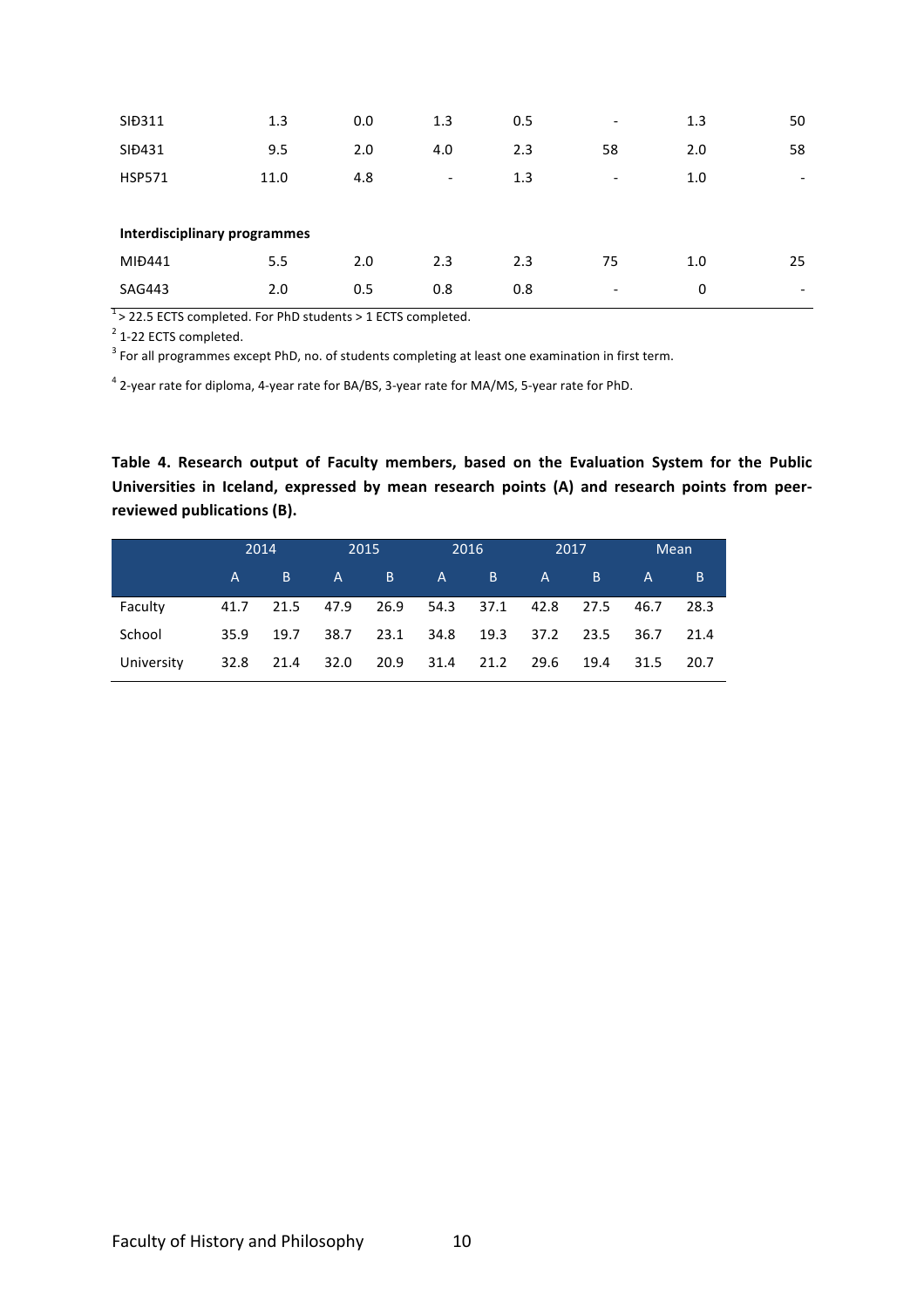### Appendix 2. Action Plan for Teaching and Learning and Management of **Research in QEF2**

| <b>Actions</b> | <b>How</b> | Deadlines Responsible |
|----------------|------------|-----------------------|
|                |            | party                 |

#### **1. FACULTY LEVEL**

| Ch. 1.2      | <b>Faculty Characteristics</b>     |                            |             |                         |
|--------------|------------------------------------|----------------------------|-------------|-------------------------|
| $\mathbf{1}$ | Offer more elective                |                            | 2020        | Head of the faculty     |
|              | courses at the                     |                            |             |                         |
|              | undergraduate level                |                            |             |                         |
| 2            | Offer more diverse                 | Strengthen oral            | 2019        | Chairs of departments   |
|              | teaching methods                   | presentation and debate    |             |                         |
|              |                                    | classes                    |             |                         |
| 3            | Teaching should reflect            | Increase gender            | 2019        | Head of faculty         |
|              | stated aims of gender              | awareness in selection     |             |                         |
|              | equality at UI                     | of teaching materials      |             |                         |
| 4            | Lack of orientation for            | Put in place more          | 2020        | <b>Head of Faculty</b>  |
|              | new staff                          | structured guidelines for  |             |                         |
|              |                                    | the reception of new       |             |                         |
|              |                                    | staff                      |             |                         |
| Ch. 1.3      | <b>Academic Vision</b>             |                            |             |                         |
| $\mathbf{1}$ | International                      | Formal networks put in     | 2020        | Chairs of departments   |
|              | collaboration made more            | place                      |             |                         |
|              |                                    |                            |             |                         |
|              | structured                         |                            |             |                         |
| 2            | The procedure of internal          | Lobby for clearer criteria | 2020        | Head of faculty         |
|              | research grants should             | and accounting for         |             |                         |
|              | be structured better               | selection of grants        |             |                         |
| Ch. 1.4      | <b>Student Support</b>             |                            |             |                         |
| $\mathbf{1}$ | Orientation meeting for            | Annual orientation         | Autumn      | Head of Faculty, Chairs |
|              | graduate student                   | meeting for graduate       | 2019        | of Departments          |
|              |                                    | students in the Faculty    |             |                         |
| 2            | More debate on teaching            | Annual meeting with        | Spring 2019 | Chairs of departments   |
|              | methods and their<br>effectiveness | students at the end of     |             |                         |

#### **2. DEPARTMENTS AND STUDY PROGRAMMES**

#### **General for all study programmes**

| Ch. 3.2.1. | <b>Teaching and learning</b> |                         |             |                     |
|------------|------------------------------|-------------------------|-------------|---------------------|
|            | Review issues of equal       | Meeting with teachers.  | Autumn      | Head of Faculty,    |
|            | representation               | Implement the use of    | 2019        | Departments chairs  |
|            |                              | the UI's equality       |             |                     |
|            |                              | checklist 2018-2020     |             |                     |
| 2          | Improve general support      | Annual orientation      | Autumn      | Departments chairs  |
|            | for graduate students in     | meeting                 | 2019        |                     |
|            | the Faculty                  |                         |             |                     |
| 3          | Enhance variety of           | Meetings with Centre of | Spring 2019 | Departments chairs, |
|            | teaching methods and         | Teaching and Learning;  |             | tenured teachers    |
|            | assessment                   | direct contact with the |             |                     |
|            |                              | teaching staff          |             |                     |
| 4          | Consider ways to             | Estimate the different  | Spring 2019 | Head of Faculty,    |
|            | improve teaching             | need of facilities for  |             | Department chair    |
|            | facilities and               | each department         |             |                     |
|            | technologies                 |                         |             |                     |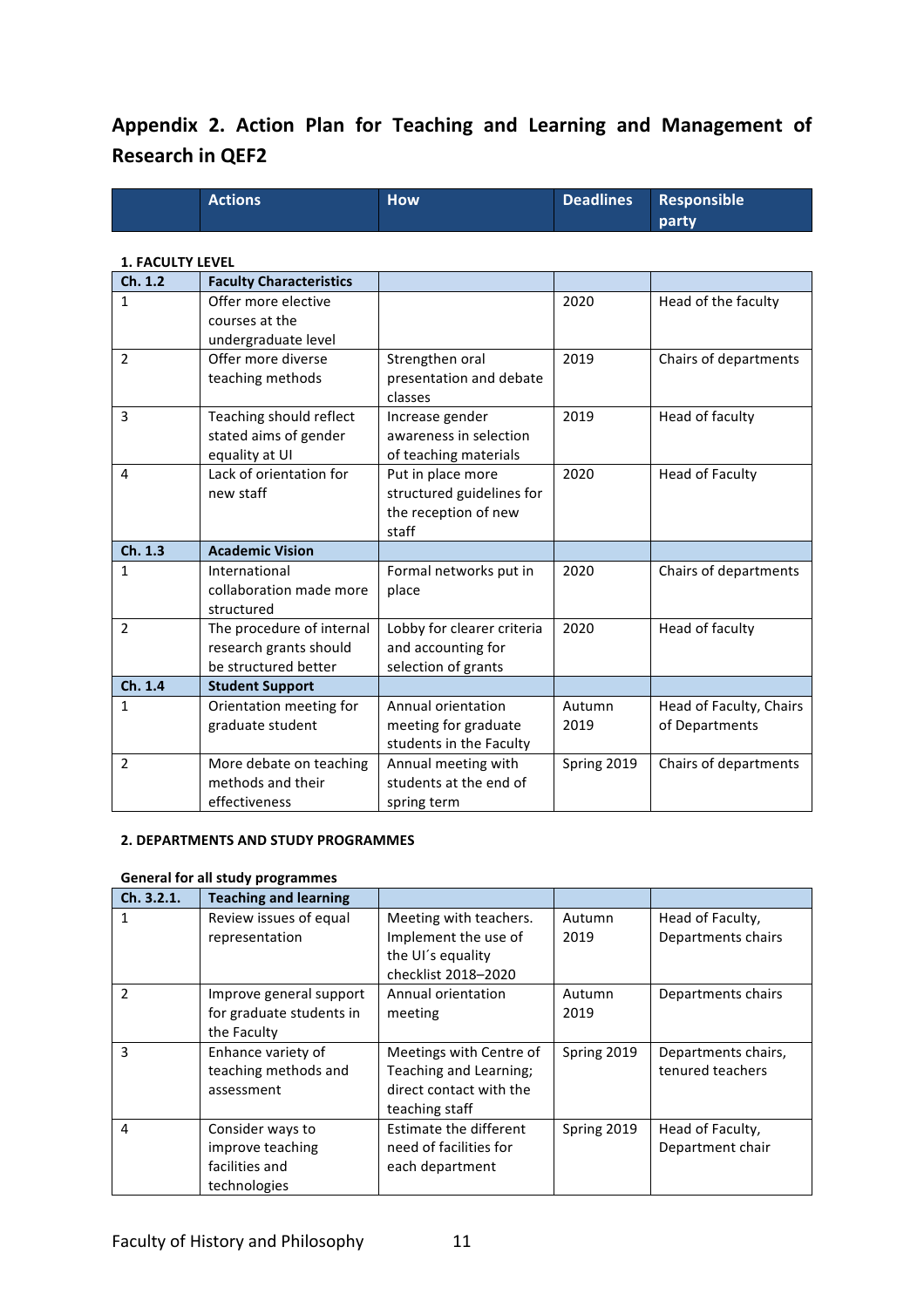|   | Increase the number of<br>MA students in the<br>Faculty | Systematic reorganizing<br>and advertising of the<br>MA programme                        | Spring 2019 | Departments chairs |
|---|---------------------------------------------------------|------------------------------------------------------------------------------------------|-------------|--------------------|
| b | Revise learning outcomes<br>for programmes              | Departmental workshop<br>in collaboration with the<br>Centre of Teaching and<br>Learning | Spring 2019 | Departments chairs |

#### **FOR241/261 Archaeology (B.A. 120/180 ECTS)**

| Ch. 2.1.1      | <b>Students</b>                                                                              |                                                                                           |                |                    |
|----------------|----------------------------------------------------------------------------------------------|-------------------------------------------------------------------------------------------|----------------|--------------------|
| 1              | Review programme<br>structure and content $-$<br>and recruitment strategy                    | Renew meeting of the<br>departmental study<br>committee established<br>in 2017            | Summer<br>2019 | Departmental chair |
| 2              | Review issues of equal<br>representation in the<br>programme                                 | Meeting with teachers                                                                     | Summer<br>2019 | Departmental chair |
| Ch. 2.1.2      | <b>Teaching and Learning</b>                                                                 |                                                                                           |                |                    |
| 1              | Review learning<br>outcomes for<br>programme and establish<br>a system for regular<br>review | Departmental workshop<br>in collaboration with the<br>Centre for Teaching and<br>Learning | Jan 2019       | Department         |
| $\mathfrak{p}$ | Improve teaching<br>facilities, especially lab<br>space                                      | Discussion with Dean                                                                      | Open           | Department         |
| Ch. 2.1.3      | <b>Coordination Between Teaching and Research</b>                                            |                                                                                           |                |                    |
| 1              | Increase invitation of<br>foreign speakers                                                   | Departmental meeting<br>to discuss funding<br>options                                     | Open           | Department         |

#### **FOR311 Practical Archaeology (Postgrad.Dip. 30 ECTS)**

| Ch. 2.2.2 | <b>Teaching and Learning</b> |                         |          |            |
|-----------|------------------------------|-------------------------|----------|------------|
|           | Reconsider the viability     | Departmental meeting    | Nov 2018 | Department |
|           | of the programme             | and consultation with   |          |            |
|           |                              | students and profession |          |            |

#### **FOR441 Archaeology (M.A. 120 ECTS)**

| Ch. 2.3.1 | <b>Students</b>              |                             |          |            |
|-----------|------------------------------|-----------------------------|----------|------------|
| 1         | Increase foreign             | Departmental meeting        | Jan 2019 | Department |
|           | applicants to the MA         | to discuss strategies       |          |            |
|           | programme                    |                             |          |            |
| 2         | <b>Review induction</b>      | Departmental meeting        | Jan 2019 | Department |
|           | procedures and               |                             |          |            |
|           | information                  |                             |          |            |
|           | dissemination for MA         |                             |          |            |
|           | students                     |                             |          |            |
| Ch. 2.3.2 | <b>Teaching and Learning</b> |                             |          |            |
| 1         | Review learning              | <b>Departmental Meeting</b> | Jan 2019 | Department |
|           | outcomes                     |                             |          |            |

#### SAG241/261 History (B.A. 120/180

**ECTS)**

| Ch 2.4.1 | <b>Students</b>      |                    |      |                           |
|----------|----------------------|--------------------|------|---------------------------|
|          | Review program       | Call for an extra- | 2019 | <b>Head of Department</b> |
|          | structure and course | departmental       |      |                           |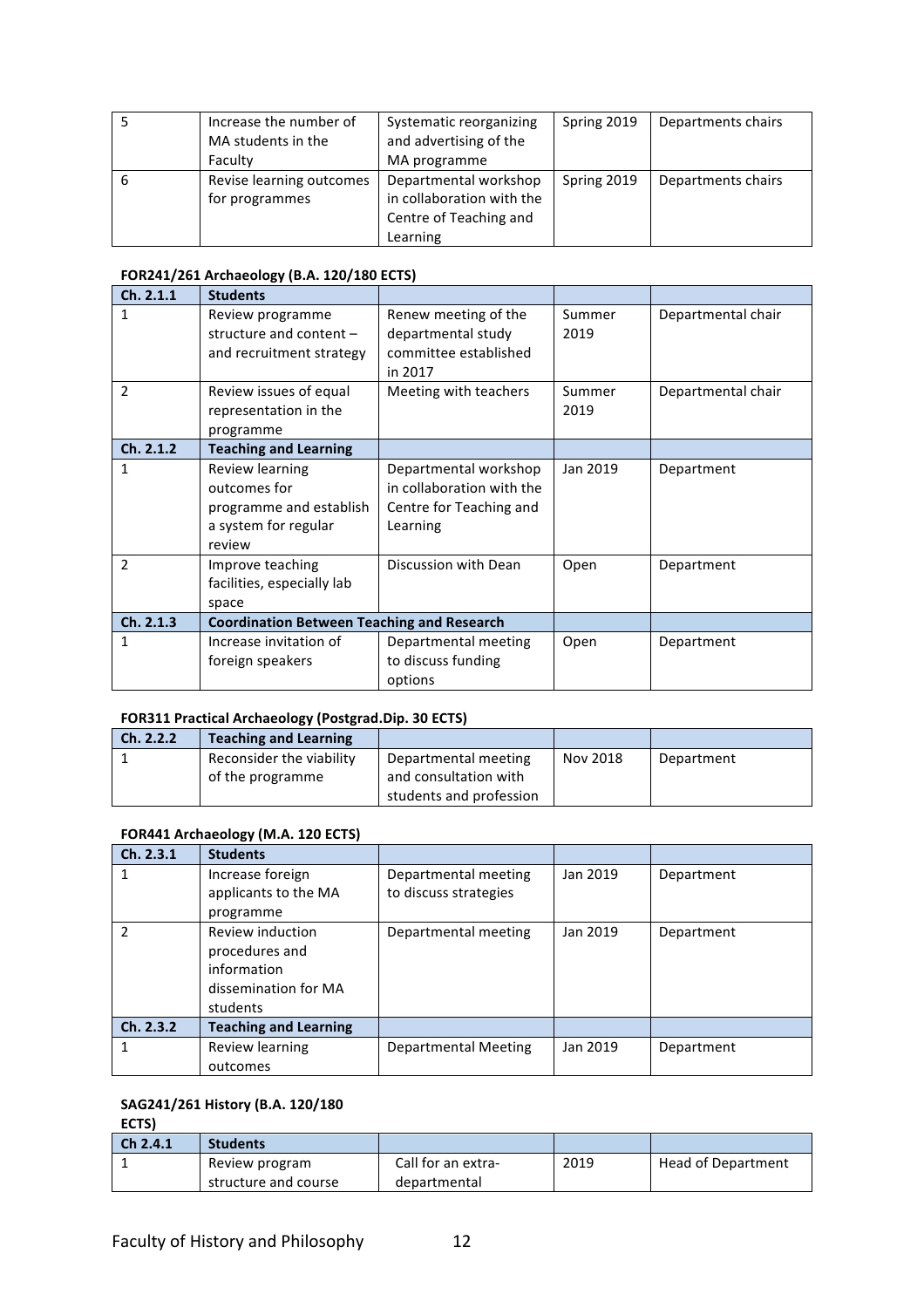|           | offerings in terms of<br>longer-term policy and<br>chronic underfunding.<br>Define aims and<br>priorities for that<br>purpose                                                                          | meeting/workshop<br>to identify<br>solutions and<br>construct a plan<br>for their execution<br>(kennsludagur) |      |                           |
|-----------|--------------------------------------------------------------------------------------------------------------------------------------------------------------------------------------------------------|---------------------------------------------------------------------------------------------------------------|------|---------------------------|
| Ch. 2.1.2 | <b>Teaching and Learning</b>                                                                                                                                                                           |                                                                                                               |      |                           |
| 1         | Review how to better<br>coordinate assessment<br>methods and ensure<br>even distribution of<br>workload within courses<br>and overall between<br>courses                                               | Call for an extra-<br>departmental<br>meeting/workshop, cf.<br>'Actions' for 2.4.1.1<br>above                 | 2019 | Head of Department        |
| Ch. 2.4.3 | <b>Coordination Between Teaching and Research</b>                                                                                                                                                      |                                                                                                               |      |                           |
| 1         | Review and, if necessary,<br>revise, the structure of<br>the mandatory courses<br>of the program so as to<br>allow for more varied<br>teaching methods.<br>Similarly, review the<br>program as a whole | Call for an extra-<br>departmental<br>meeting/workshop, cf.<br>'Actions' for 2.4.1.1<br>above                 | 2019 | <b>Head of Department</b> |

#### **SAG441 History (M.A. 120 ECTS)**

| Ch 2.6.1     | <b>Students</b>                                        |                                                |      |                           |
|--------------|--------------------------------------------------------|------------------------------------------------|------|---------------------------|
| $\mathbf{1}$ | Review strategy in course<br>offerings, not least with | Call for an extra-<br>departmental             | 2019 | <b>Head of Department</b> |
|              | the MA level in mind                                   |                                                |      |                           |
|              |                                                        | meeting/workshop, cf.<br>'Actions' for 2.4.1.1 |      |                           |
|              |                                                        | above                                          |      |                           |
| Ch. 2.6.2    | <b>Teaching and Learning</b>                           |                                                |      |                           |
|              |                                                        |                                                |      |                           |
| $\mathbf{1}$ | Similar as to the                                      | Call for an extra-                             | 2019 | <b>Head of Department</b> |
|              | undergraduate level, the                               | departmental                                   |      |                           |
|              | department might review                                | meeting/workshop, cf.                          |      |                           |
|              | how to better coordinate                               | 'Actions' for 2.4.1.1                          |      |                           |
|              | assessment methods and                                 | above                                          |      |                           |
|              | ensure even distribution                               |                                                |      |                           |
|              | of workload within                                     |                                                |      |                           |
|              | courses and overall                                    |                                                |      |                           |
|              | between courses,                                       |                                                |      |                           |
|              | although this has not                                  |                                                |      |                           |
|              | proved to be as                                        |                                                |      |                           |
|              | problematic as on the                                  |                                                |      |                           |
|              | undergraduate level                                    |                                                |      |                           |
| Ch. 2.6.3    | <b>Coordination Between Teaching and Research</b>      |                                                |      |                           |
| $\mathbf{1}$ | No immediate action                                    | Call for an extra-                             | 2019 | <b>Head of Department</b> |
|              | needs to be taken to                                   | departmental                                   |      |                           |
|              | better coordinate                                      | meeting/workshop, cf.                          |      |                           |
|              | teaching and research.                                 | 'Actions' for 2.4.1.1                          |      |                           |
|              | However, regular                                       | above                                          |      |                           |
|              | assessment of how the                                  |                                                |      |                           |
|              | faculty ensures available                              |                                                |      |                           |
|              | supervision for all major                              |                                                |      |                           |
|              | periods and areas of                                   |                                                |      |                           |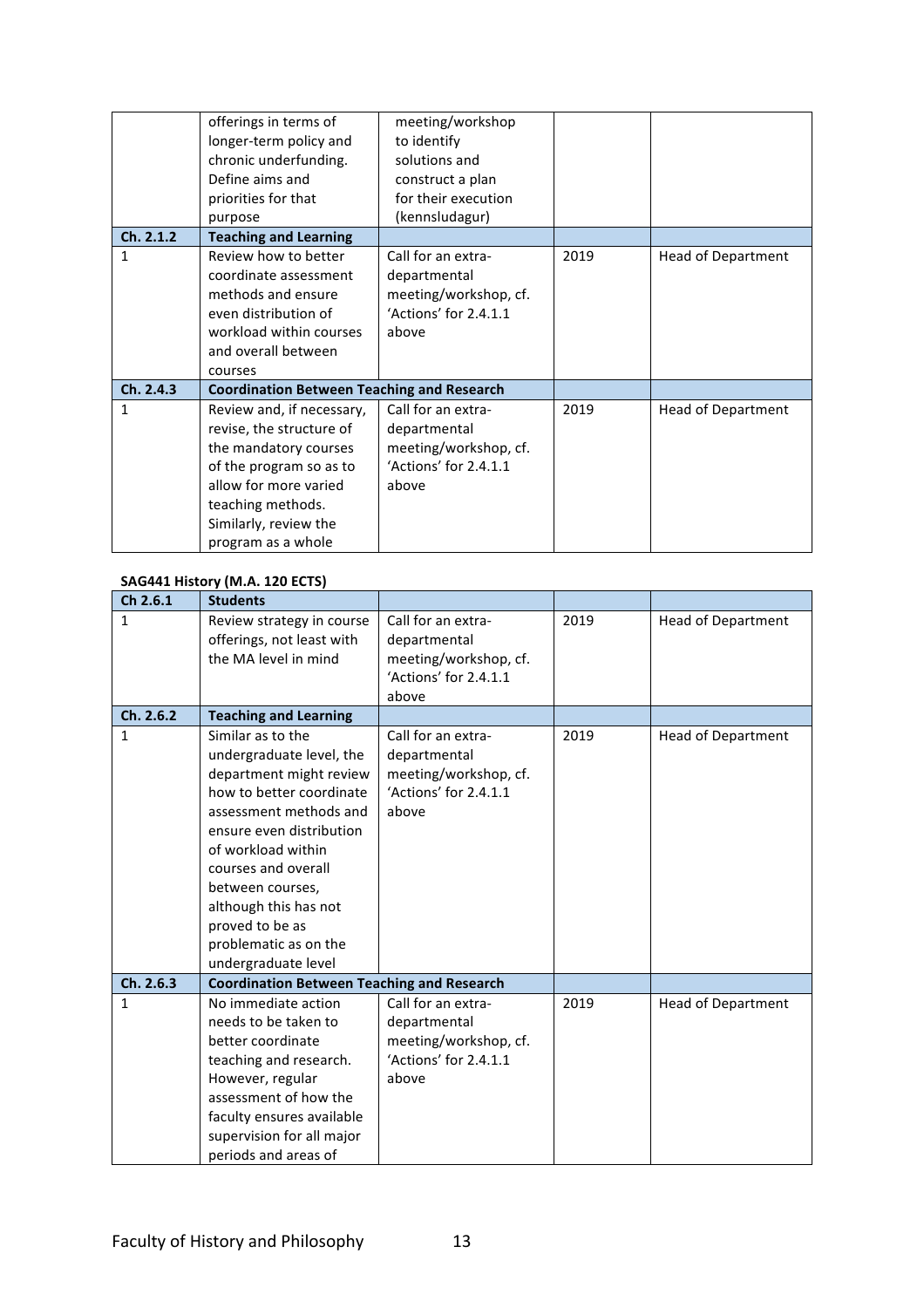| Icelandic history needs to |  |  |
|----------------------------|--|--|
| be carried out             |  |  |

#### **HMM321** Web Communication (Postgrad.Dip. 60 ECTS)

| Ch 2.8.1     | <b>Students</b>                                   |                            |        |               |
|--------------|---------------------------------------------------|----------------------------|--------|---------------|
| 1            | More consultation with                            | Meetings to discuss        | 2019   | Head of study |
|              | the students                                      | study program and          |        |               |
|              |                                                   | identify solutions and     |        |               |
|              |                                                   | construct a plan for their |        |               |
|              |                                                   | execution                  |        |               |
| 2            | Organize an orientation                           | Meeting with               | Autumn | Head of study |
|              | meeting for new                                   | programme teachers         | 2019   |               |
|              | students                                          |                            |        |               |
| Ch. 2.8.2    | <b>Teaching and Learning</b>                      |                            |        |               |
| $\mathbf{1}$ | Coordinate assessment                             | Meeting/workshop for       | 2019   | Head of study |
|              | methods and ensure                                | student and teachers       |        |               |
|              | even distribution of                              |                            |        |               |
|              | workload within courses                           |                            |        |               |
|              | and overall between                               |                            |        |               |
|              | courses                                           |                            |        |               |
| Ch. 2.8.3    | <b>Coordination Between Teaching and Research</b> |                            |        |               |
| 1            | Revise the structure                              | Meetings and workshops     | 2019   | Head of study |
|              | the program and                                   |                            |        |               |
|              | possibly offer it as a                            |                            |        |               |
|              | MA-programme. Allow                               |                            |        |               |
|              | for more varied                                   |                            |        |               |
|              | teaching methods                                  |                            |        |               |

#### **HMM431** Applied Studies in Culture and Communication (M.A. 90 ECTS)

| Ch 2.9.1  | <b>Students</b>                                   |                            |         |                   |
|-----------|---------------------------------------------------|----------------------------|---------|-------------------|
| 1         | More consultation with                            | Meetings to discuss        | 2019    | Head of programme |
|           | the students                                      | study program and          |         |                   |
|           |                                                   | identify solutions and     |         |                   |
|           |                                                   | construct a plan for their |         |                   |
|           |                                                   | execution                  |         |                   |
| 2         | Head of program needs                             | Consultation with          | 2019    | Head of program   |
|           | to have direct access to                          | department and faculty     |         |                   |
|           | student surveys of all                            |                            |         |                   |
|           | teachers in the program                           |                            |         |                   |
| 3         | Lobby for more teaching                           | Consultation with          | 2019-20 | Head of program   |
|           | staff                                             | department and faculty     |         |                   |
| Ch. 2.9.2 | <b>Teaching and Learning</b>                      |                            |         |                   |
| 1         | Coordinate assessment                             | Meeting/workshop for       | 2019    | Head of study     |
|           | methods and ensure                                | student and teachers to    |         |                   |
|           | even distribution of                              | discuss the matter         |         |                   |
|           | workload within courses                           |                            |         |                   |
|           | and overall between                               |                            |         |                   |
|           | courses                                           |                            |         |                   |
| 2         | Increase collaboration                            | Consult with related       | Summer  | Head of study     |
|           | with related disciplines                          | departments                | 2019    |                   |
| Ch. 2.9.3 | <b>Coordination Between Teaching and Research</b> |                            |         |                   |
| 1         | Revise the structure of                           | Meetings and workshops     | 2019    | Head of study     |
|           | the program as a whole.                           |                            |         |                   |
|           | Allow for more varied                             |                            |         |                   |
|           | teaching methods                                  |                            |         |                   |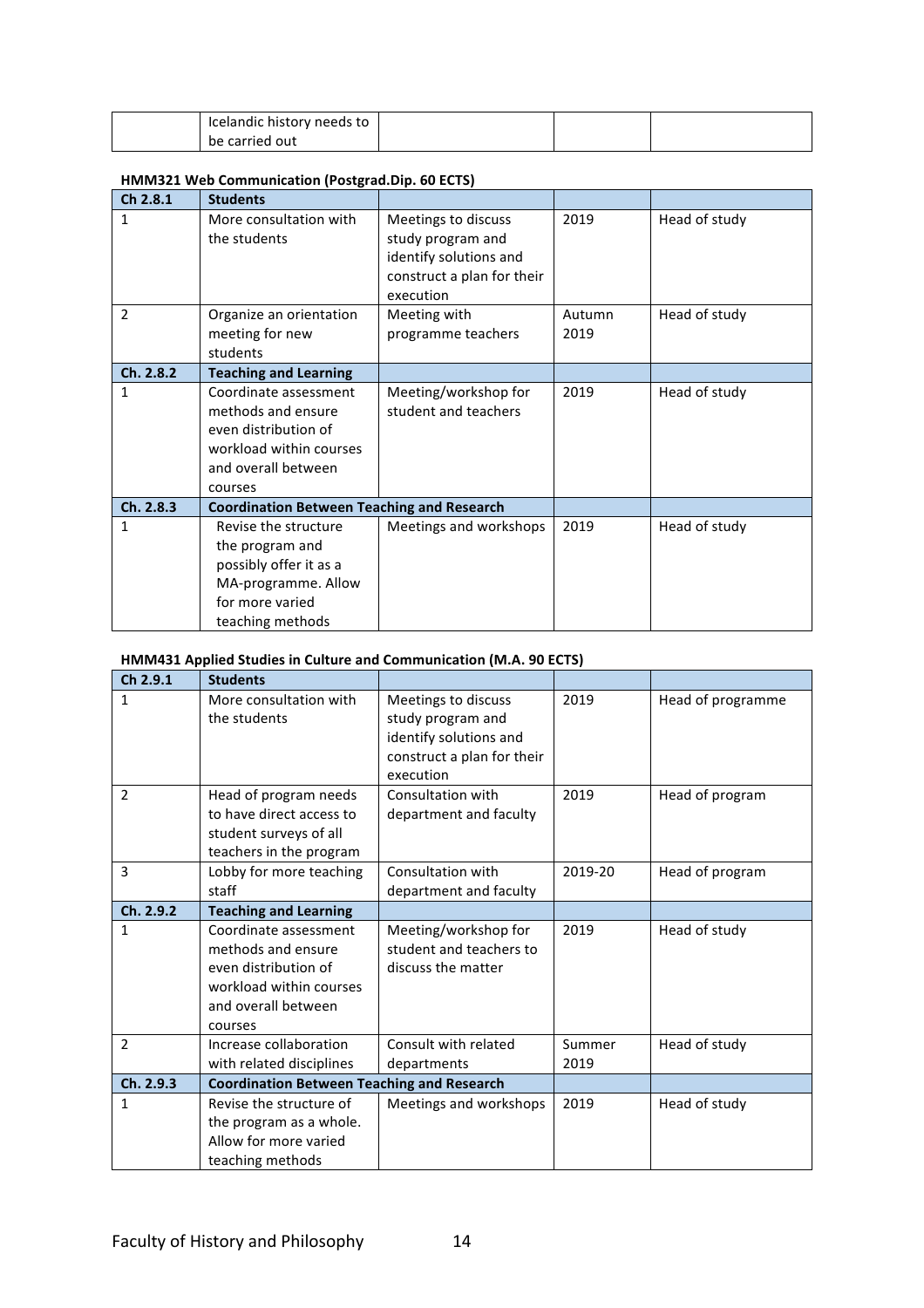#### **HSP241/261 Philosophy (B.A. 120/180**

| M.<br>۰. | on the | × |  |
|----------|--------|---|--|
|          |        |   |  |

| Ch 2.10.1  | <b>Students</b>              |                          |             |                    |
|------------|------------------------------|--------------------------|-------------|--------------------|
| 1          | Enhance student              | Collaboration with       | Autumn      | Department chair,  |
|            | awareness of the full        | student association and  | 2019        | student            |
|            | variety of courses on        | student representatives  |             | representatives    |
|            | offer                        | - direct contact with    |             |                    |
|            |                              | students                 |             |                    |
| 2          | Improve teacher-student      | Direct contact with      | Autumn      | Department chair   |
|            | feedback through             | teaching staff           | 2018        |                    |
|            | formative assessment         |                          |             |                    |
| 3          | Increase number of           | Direct contact with      | Spring 2019 | Department chair,  |
|            | female philosophers on       | teaching staff, use of   |             | equality committee |
|            | the curriculum               | equality check lists     |             |                    |
| Ch. 2.10.2 | <b>Teaching and Learning</b> |                          |             |                    |
| 1          | Enhance variety of           | Meeting with the Centre  | Spring 2019 | Department chair   |
|            | teaching methods and         | for Teaching and         |             |                    |
|            | assessment                   | Learning; direct contact |             |                    |
|            |                              | with teaching staff      |             |                    |

#### **HSP441 Philosophy (M.A. 120 ECTS)**

| Ch 2.11.1     | <b>Students</b>                                                                                                                  |                                                                                                   |                |                                                    |
|---------------|----------------------------------------------------------------------------------------------------------------------------------|---------------------------------------------------------------------------------------------------|----------------|----------------------------------------------------|
| 1             | Orientation of new<br>students in view of<br>commencing<br>collaboration with<br>supervisor                                      | Orientation meetings at<br>beginning of first term                                                | Spring 2019    | Department chair                                   |
| $\mathfrak z$ | Strengthen academic<br>exchange between<br>students                                                                              | Establish a discussion<br>group or seminar for MA<br>students, possibly<br>including PhD students | Spring 2019    | Department chair and<br>student<br>representatives |
| Ch. 2.11.2    | <b>Teaching and Learning</b>                                                                                                     |                                                                                                   |                |                                                    |
| 1             | Develop and coordinate<br>the supervision of<br>students taking place<br>through so-called MA<br>Research Projects 1, 2<br>and 3 | Discussion and<br>consultation between<br>supervisors                                             | Autumn<br>2019 | Department chair,<br>supervisors                   |

#### **HSP331 -Philosophy Teaching (M.A.**

#### **120 ECTS)**

| Ch 2.12.1  | <b>Students</b>              |                           |             |                  |
|------------|------------------------------|---------------------------|-------------|------------------|
|            | Gather information on        | Establish a staff-student | Spring 2019 | Department chair |
|            | the state of the             | committee                 |             |                  |
|            | programme                    |                           |             |                  |
| Ch. 2.12.2 | <b>Teaching and Learning</b> |                           |             |                  |
|            | Formalise and formalize      | Meetings with the         | Spring 2019 | Department chair |
|            | the coordination the two     | responsible parties at    |             |                  |
|            | different parts of the       | the School of Education   |             |                  |
|            | programme                    |                           |             |                  |

#### **SIĐ311 Critical Thinking and Ethics (Postgrad. Dip. 30 ECTS)**

| Ch 2.13.1 | <b>Students</b>         |                      |        |                |
|-----------|-------------------------|----------------------|--------|----------------|
|           | Organize an orientation | Departmental meeting | Autumn | Program leader |
|           | meeting for new         |                      | 2019   |                |
|           | students                |                      |        |                |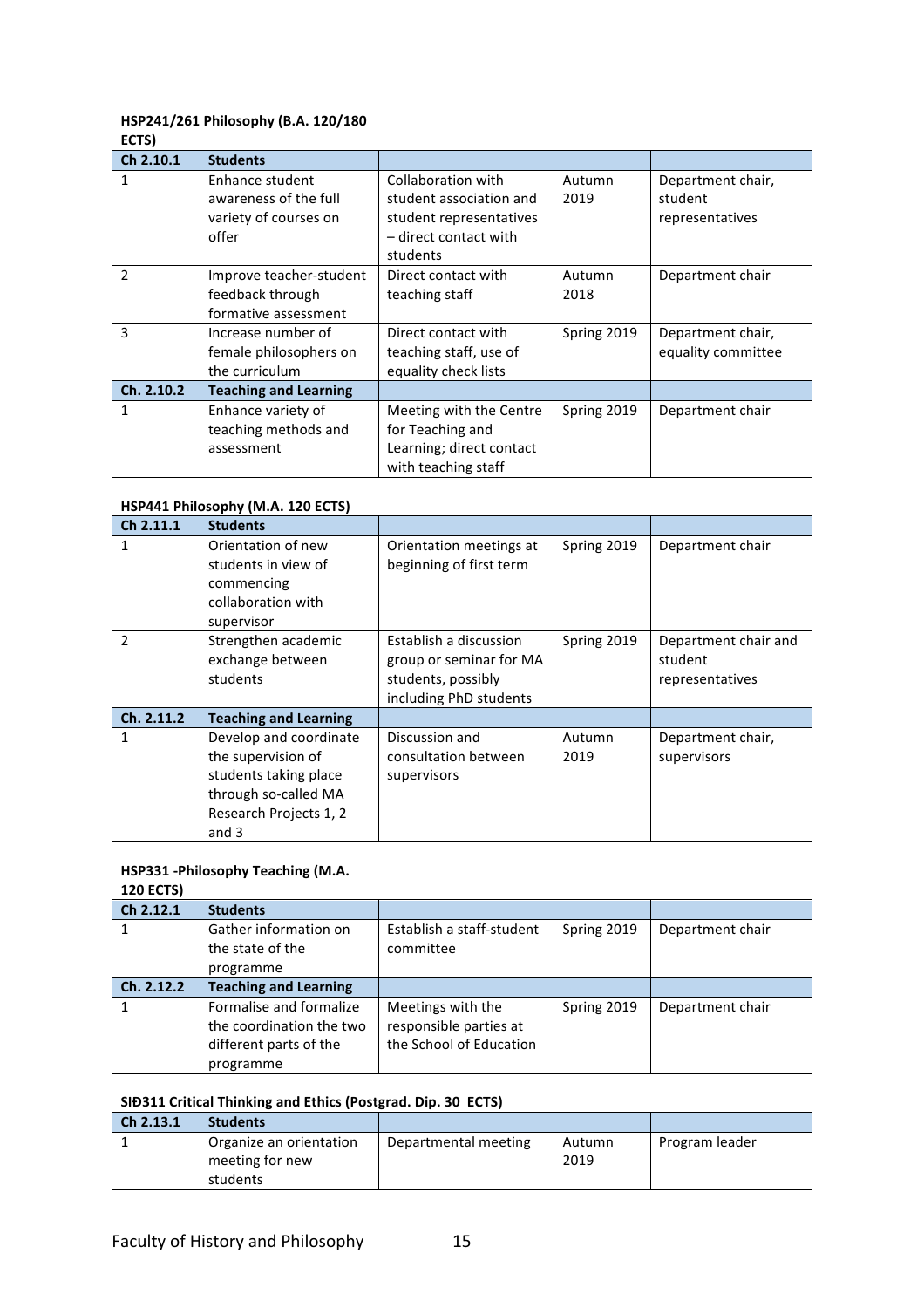| SID431 Applied Ethics (M.A. 90 ECTS) |                              |                          |            |                    |
|--------------------------------------|------------------------------|--------------------------|------------|--------------------|
| Ch 2.14.1                            | <b>Students</b>              |                          |            |                    |
|                                      | Find ways to enable          | To implement changes in  | Academic   | The program leader |
|                                      | student to progress          | the structure of program | vear 2018- |                    |
|                                      | better in the program        |                          | 2019       |                    |
| $\mathfrak{p}$                       | To increase exchange         | Have an annual           | May 2019.  | The program leader |
|                                      | between teachers in the      | assessment meeting       |            |                    |
|                                      | program                      | about the program        |            |                    |
| 3                                    | Organize an orientation      | Departmental meeting     | Autumn     | The Program leader |
|                                      | meeting for new              |                          | 2019       |                    |
|                                      | students                     |                          |            |                    |
| Ch. 2.14.2                           | <b>Teaching and Learning</b> |                          |            |                    |
| 1                                    | To systematically assess     | In the annual            | May 2019   | The program leader |
|                                      | and compare the              | assessment meeting       |            |                    |
|                                      | methods for teaching         | about the program        |            |                    |
|                                      | and learning                 |                          |            |                    |

#### **MIĐ441 Medieval Studies (M.A. 120**

**ECTS)**

| Ch 2.15.1  | <b>Students</b>              |                         |          |                      |
|------------|------------------------------|-------------------------|----------|----------------------|
|            | Enhance student advising     | Regular meetings        | Ongoing  | Chair                |
| Ch. 2.15.2 | <b>Teaching and Learning</b> |                         |          |                      |
|            | Revise the programme         | Meeting of the Board of | February | Board of the Centre  |
|            |                              | the Centre for Medieval | 2019     | for Medieval Studies |
|            |                              | <b>Studies</b>          |          |                      |

#### SAG443 History of Ideas and Science (M.A. 120 ECTS)

| Ch 2.16.1     | <b>Students</b>              |                               |      |                            |
|---------------|------------------------------|-------------------------------|------|----------------------------|
| 1             | A permanent solution         | Assigning it to a faculty     | 2019 | The Steering               |
|               | must be found for the        | member or a sessional         |      | Committee of the           |
|               | key seminar the faculty      | teacher willing to            |      | program in                 |
|               | contributes to the           | oversee it for a              |      | collaboration with         |
|               | program                      | reasonable time               |      | <b>Head of Department</b>  |
| Ch. 2.16.2    | <b>Teaching and Learning</b> |                               |      |                            |
|               | The structure of the         | Depending on actions          | 2019 | The Steering               |
|               | program may need to be       | listed in 2.8.1.1             |      | Committee of the           |
|               | reviewed depending on        |                               |      | program in                 |
|               | actions listed in 2.8.1.1    |                               |      | collaboration with         |
|               |                              |                               |      | <b>Head of Department</b>  |
| $\mathfrak z$ | Reconsider the viability     | A meeting of the              | 2019 | The Steering               |
|               | of the programme             | <b>Steering Committee and</b> |      | Committee and              |
|               |                              | <b>Departmental Chairs</b>    |      | <b>Departmental Chairs</b> |

#### **KLA221 Classical Studies (Minor 60 ECTS)**

| Ch 2.17.1  | <b>Students</b>                                                              |                                                      |                                                    |                  |
|------------|------------------------------------------------------------------------------|------------------------------------------------------|----------------------------------------------------|------------------|
|            | Encourage students to<br>appoint a<br>representative to a<br>study committee | Explain the importance<br>of this during orientation | August<br>2019<br>(and<br>annually                 | Program director |
|            |                                                                              |                                                      | before<br>the start<br>of the<br>Academic<br>year) |                  |
| Ch. 2.17.2 | <b>Teaching and Learning</b>                                                 |                                                      |                                                    |                  |